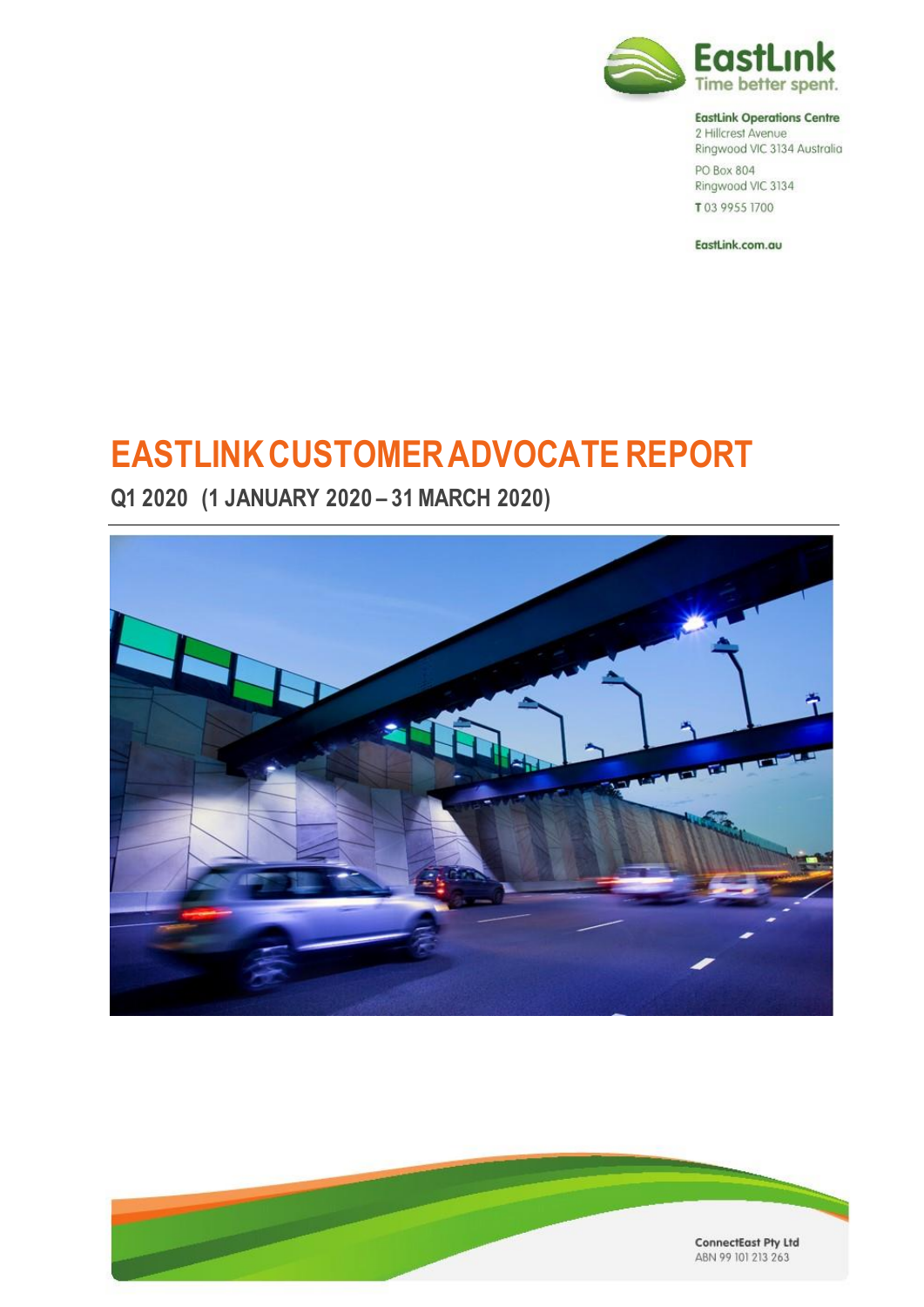

# **CONTENTS**

| 1.             | <b>EASTLINK CUSTOMER ADVOCATE'S MESSAGE</b>       | 3 |
|----------------|---------------------------------------------------|---|
| 2.             | <b>CUSTOMER ADVOCATE CASES DURING THE QUARTER</b> | 4 |
| 2.1            | <b>Cases raised</b>                               | 4 |
| 2.2            | Cases closed                                      | 4 |
| 2.3            | <b>Case findings</b>                              | 4 |
| 2.4            | <b>Elapsed time to close cases</b>                | 5 |
| 3 <sub>1</sub> | <b>CUSTOMER ADVOCATE CASE TRENDS</b>              | 6 |
| 3.1            | <b>Historical trends</b>                          | 6 |
| 4.             | <b>CUSTOMER ADVOCATE CASE EXAMPLES</b>            | 7 |
| 4.1            | <b>Customer A (toll invoice)</b>                  | 7 |
| 4.2            | <b>Customer B (toll invoice)</b>                  | 7 |
| 4.3            | <b>Customer C (toll invoice)</b>                  | 7 |
| 4.4            | <b>Customer D (toll invoice)</b>                  | 8 |
| 4.5            | <b>Customer E (toll invoice SMS message)</b>      | 8 |
| 4.6            | <b>Customer F (toll invoice)</b>                  | 8 |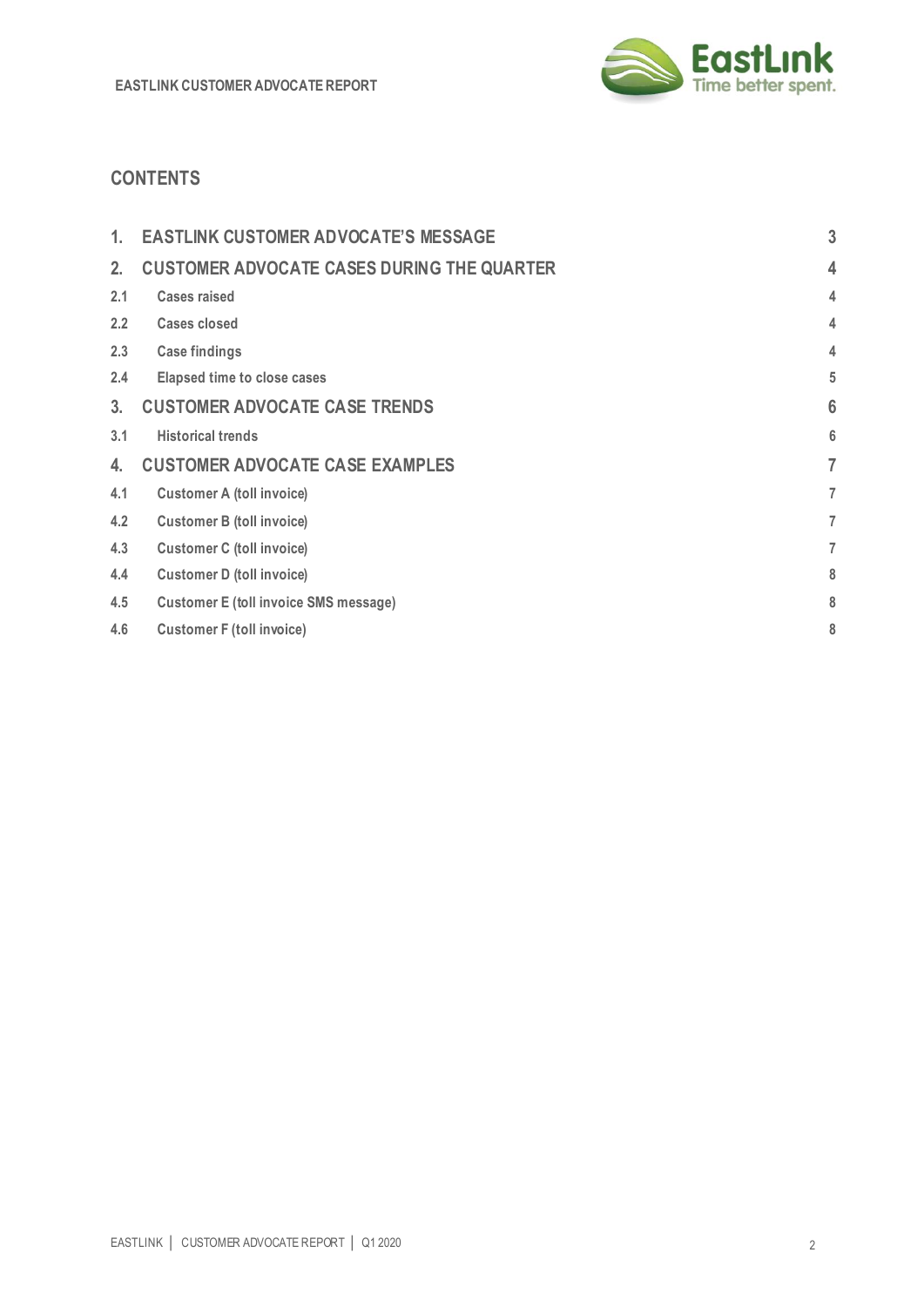

# **1. EASTLINK CUSTOMER ADVOCATE'S MESSAGE**

3 April 2020

**This report covers the Q1 2020 quarterly period (1 January 2020 – 31 March 2020).**

In Q1 2020, 89 cases were raised with me, which is an increase of 41% compared to the previous quarter.

Although the number of cases increased by 41% compared to the previous quarter, the number of complaints that were fully upheld or partially upheld only increased from 27 to 29 (+7%).

Accordingly, the increased number of complaints does not, in my view, suggest any deterioration of service.

In 44 of the 89 cases this quarter, although I found that EastLink was not at fault and the complaint should be rejected, I arranged for EastLink's customer service team to assist the customer with their predicament.

52% of all the cases raised with me during the quarter related to EastLink toll invoices. This is a higher proportion than in previous quarters. I note that EastLink is working on a new design for toll invoices and overdue notices, and I have been involved in that process. This included seeking review comments from a major community legal centre. Hopefully this will help reduce complaints about toll invoices.

Even with the significantly increased case load during Q1 2020, the average elapsed time to close each case has steadily decreased from 4.0 days in Q3 2019, to 2.8 days in Q4 2019, to 2.2 days in Q1 2020. This is an excellent outcome for customers.

As I write this, the coronavirus (COVID-19) pandemic has had a huge impact on our way of life and economy, with the introduction and ratcheting up of social distancing measures during March 2020.

There is no evidence (so far) of any change in the number of complaints to the EastLink Customer Advocate arising from the impact of the pandemic. For example, the number of complaints logged in March 2020 was 24% lower than February 2020, but 17% higher than January 2020.

Regrettably, I expect that the economic impact of the pandemic will inevitably result in more EastLink customers experiencing financial hardship.

**If you have been directly affected by the Coronavirus pandemic and are seeking additional assistance from EastLink, please phone EastLink's customer services team in Melbourne on (03) 9955 1400 during business hours Monday to Friday (closed public holidays).**

For more information about EastLink's hardship policy (which outlines available options and how to request hardship assistance), visit [www.eastlink.com.au/hardship.](http://www.eastlink.com.au/hardship)

For more information about the role of the EastLink Customer Advocate, visit [www.eastlink.com.au/customeradvocate.](http://www.eastlink.com.au/customeradvocate) 

**Doug Spencer-Roy** EastLink Customer Advocate

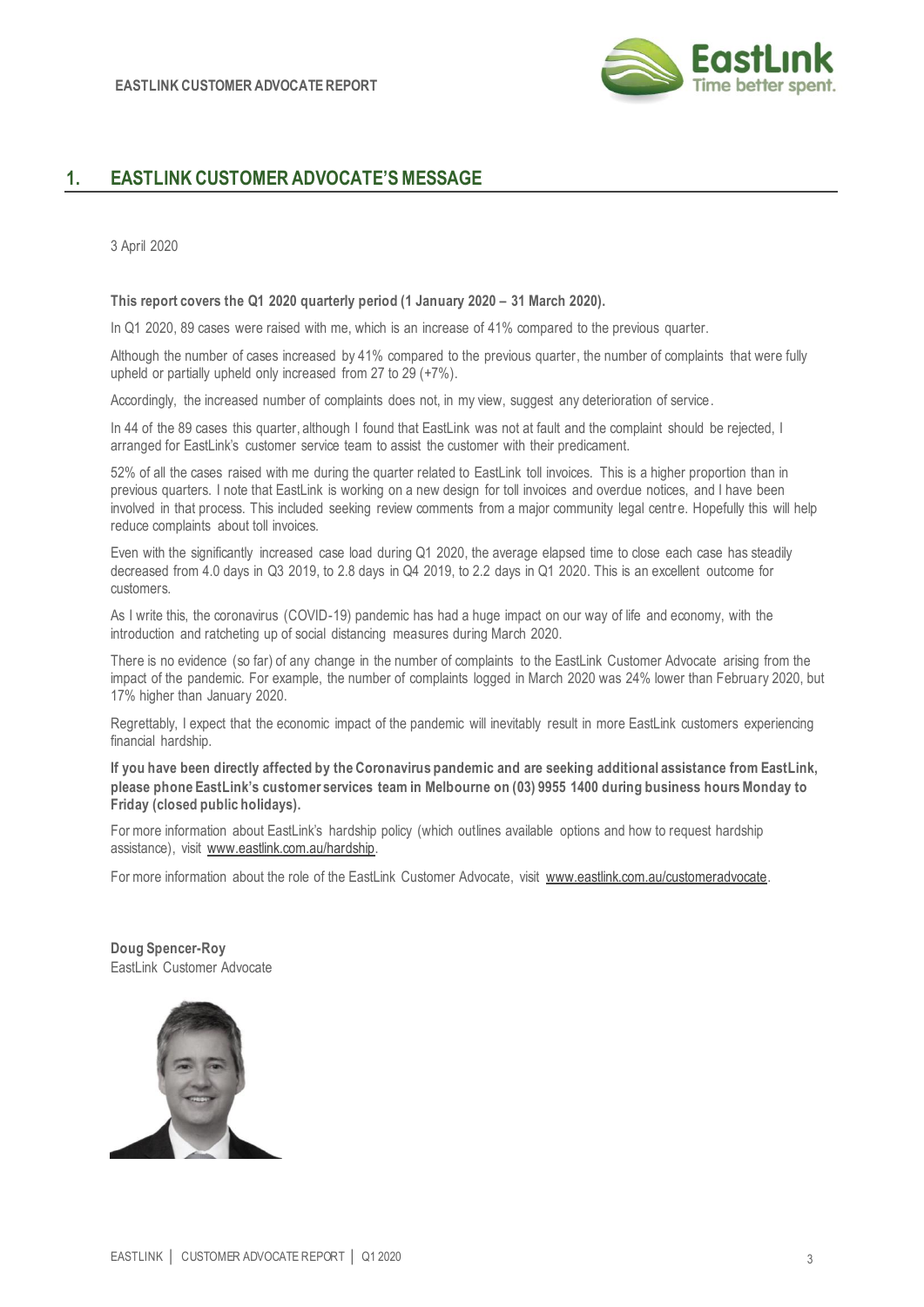

# **2. CUSTOMER ADVOCATE CASES DURING THE QUARTER**

## **2.1 CASES RAISED**

52% of the cases raised during Q1 2020 related to toll invoices.

#### Table 1: ECA cases raised

| <b>ECA CASES RAISED</b>                                    | <b>Jan 2020</b> | <b>Feb 2020</b>  | <b>Mar 2020</b> | Q1 2020 |
|------------------------------------------------------------|-----------------|------------------|-----------------|---------|
| Enquiry (service request, not a complaint)                 |                 |                  |                 |         |
| Toll invoice                                               | 9               | 20               | 15              | 44      |
| Toll invoice SMS messages                                  | $\Omega$        |                  |                 |         |
| Toll invoice payment                                       | $\theta$        |                  | 0               |         |
| Account charge                                             | 0               |                  |                 |         |
| Account charge for a sold vehicle                          | $\overline{2}$  |                  | $\mathfrak{D}$  |         |
| Account charge for stolen plates/vehicle or cloned vehicle |                 |                  |                 |         |
| Account payment                                            | 3               | $\left( \right)$ |                 |         |
| Account closure                                            |                 |                  |                 |         |
| Deceased account                                           | $\theta$        |                  |                 |         |
| Tags                                                       | 2               |                  |                 |         |
| Tolls                                                      | $\theta$        |                  |                 |         |
| Rental vehicle toll payment                                |                 |                  |                 |         |
| Customer service                                           | 4               | 8                |                 | 13      |
| Hardship assistance                                        | 0               |                  |                 |         |
| Payment plan                                               | $\theta$        | U                |                 |         |
| Infringements (fines)                                      | 0               | 2                | 2               |         |
| Landscaping                                                | $\theta$        |                  |                 |         |
| Police search                                              |                 |                  |                 |         |
| <b>TOTAL</b>                                               | 24              | 37               | 28              | 89      |

# **2.2 CASES CLOSED**

All of the cases raised during Q1 2020 have been closed.

#### Table 2: ECA cases closed

| <b>ECA CASES CLOSED</b>                         | <b>Jan 2020</b> | <b>Feb 2020</b> | <b>Mar 2020</b> | Q1 2020 |
|-------------------------------------------------|-----------------|-----------------|-----------------|---------|
| Q1 2020 cases closed (as at date of report)     | 24              |                 | 28              |         |
| Q1 2020 cases still open (as at date of report) |                 |                 |                 |         |
| <b>TOTAL</b>                                    | 24              |                 | 28              |         |

# **2.3 CASE FINDINGS**

In 49% of cases although EastLink was not at fault and there was no valid complaint, I arranged for EastLink's customer service team to assist the customer with their predicament. 17% of cases were fully upheld, and a further 16% of cases were partially upheld. In 16% of cases the complaint was rejected with no practical customer service assistance identifiable. 2% of cases were referred to another body.

#### Table 3: ECA case findings

| <b>ECA CASE FINDINGS</b>                                | <b>Jan 2020</b> | Feb 2020 | <b>Mar 2020</b> | Q1 2020 |
|---------------------------------------------------------|-----------------|----------|-----------------|---------|
| Service expedited (no valid complaint)                  | 10              |          |                 |         |
| Complaint upheld                                        | 6               |          |                 | 15      |
| Complaint partially upheld                              | 4               | b        |                 | 14      |
| Complaint rejected                                      | 4               |          |                 |         |
| Referred (e.g. to another tollway operator or ombudsan) |                 |          |                 |         |
| <b>TOTAL</b>                                            | 24              |          | 28              |         |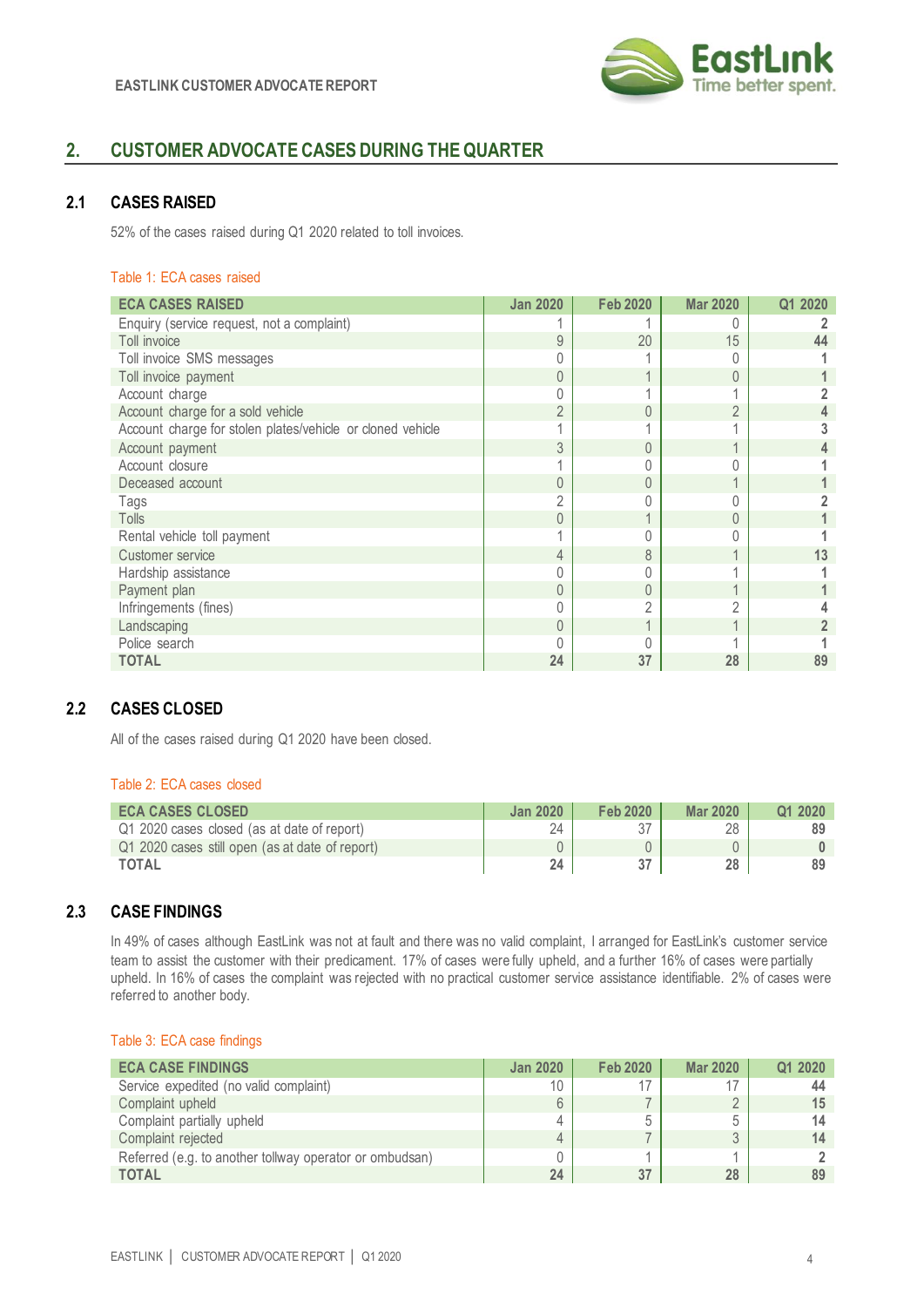

Most cases involved complaints about modest sums – in particular, the fee component of a toll invoice but not the toll component. (In general, with toll invoice complaints, it is not the trip or toll that is in doubt, but whether the trip is able to be charged to a valid account.)

This means that the refunds and credits awarded can vary significantly from month to month, depending on whether the re are any of the more unusual, higher value cases during the month, and whether those complaints are upheld or rejected.

#### Table 4: ECA case findings – refunds & credits

| <b>ECA CASE FINDINGS - REFUNDS &amp; CREDITS</b> | <b>Jan 2020</b> | <b>Feb 2020</b> | Mar 2020 | Q1 2020 |
|--------------------------------------------------|-----------------|-----------------|----------|---------|
| Refunds & credits awarded                        | \$767           | \$266           | \$674    | \$1.707 |

# **2.4 ELAPSED TIME TO CLOSE CASES**

The average elapsed time to close ECA cases during the quarter was 2.2 days. This elapsed time includes weekend days and public holidays.

The figure for January 2020 was impacted due to three unrelated cases that required more complex investigation. Excluding those three cases, the average elapsed time to close cases in January 2020 was 1.9 days.

#### Table 5: Elapsed time to close ECA cases

| <b>ELAPSED TIME TO CLOSE ECA CASES</b> | Jan 2020 | Feb 2020 | Mar 2020 1 | Q1 2020 |
|----------------------------------------|----------|----------|------------|---------|
| Average time to close cases (days)     |          |          |            |         |

#### **Case Study – customer errors result in toll invoices being issued correctly**

EastLink toll invoices were issued correctly as the customer's vehicle was not linked to a tolling account.

Following that, the vehicle was linked to the customer's third party tolling account, however the account was suspended due to non-payment.

EastLink correctly sent all the toll invoices to the registered owner of the vehicle at the owner's registered address in WA.

However, the owner had moved to Victoria but had not updated their address with the relevant vehicle registration authorities.

All EastLink toll invoices and overdues remained unpaid.

Following the complaint to the EastLink Customer Advocate, the overdue fees were waived and a payment plan was offered for the outstanding debt.

The customer was also advised to contact Fines Victoria regarding the fines that had been issued, and to contact the provider of the tolling account to ensure the account details were up to date.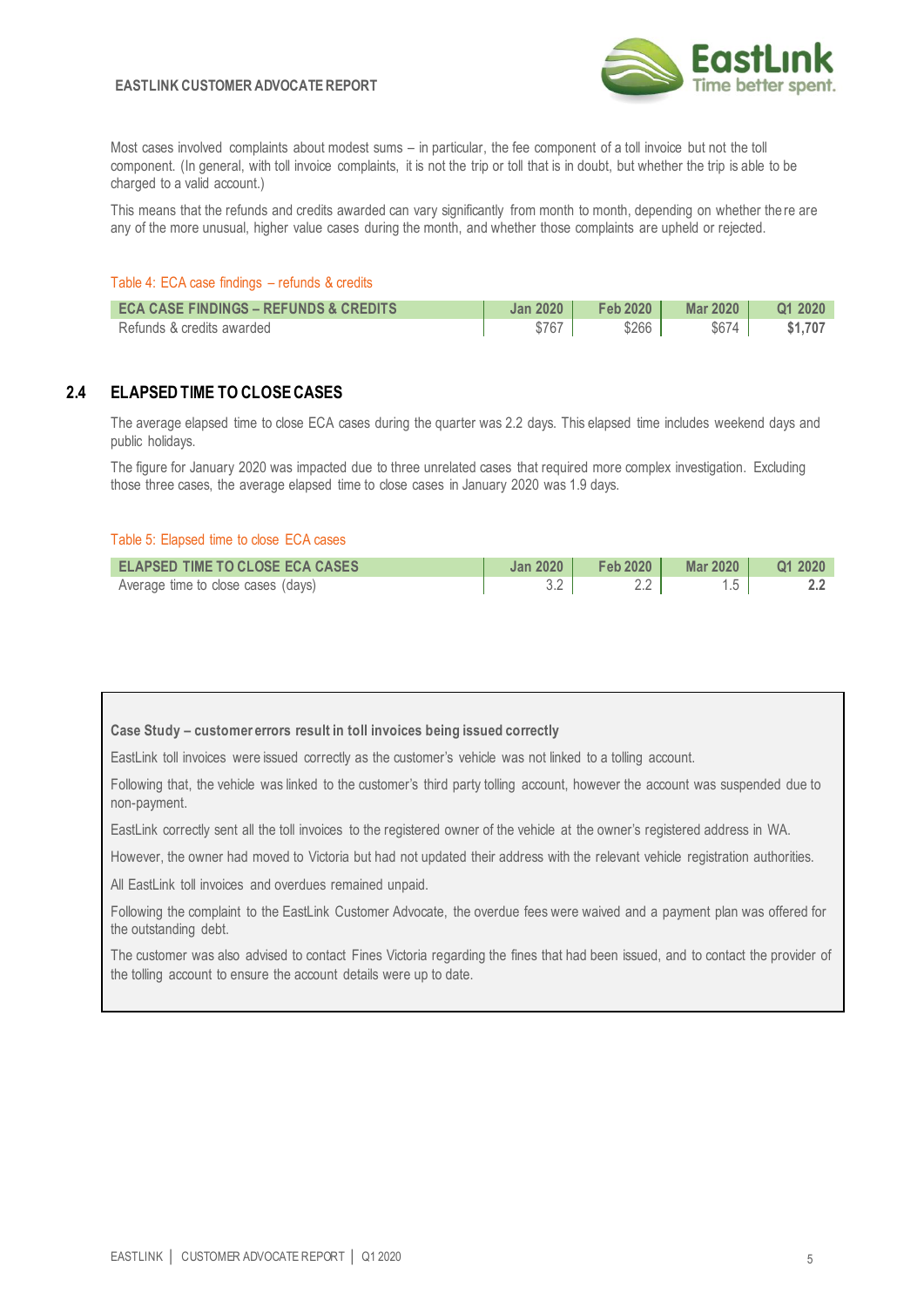

# **3. CUSTOMER ADVOCATE CASE TRENDS**

# **3.1 HISTORICAL TRENDS**

In Q1 2020, 89 cases were raised with me, which is an increase of 41% compared to the previous quarter – see Table 6.

Although the number of cases increased by 41% compared to the previous quarter, the number of complaints that were fully upheld or partially upheld only increased from 27 to 29 (+7%) – see Table 7.

Accordingly, the increased number of complaints does not, in my view, suggest any deterioration of service.

#### Table 6: ECA cases trend

| <b>ECA CASES</b>                             | Q3 2019        | Q4 2019        | Q1 2020        | Q2 2020        | Q3 2020           | Q4 2020 |
|----------------------------------------------|----------------|----------------|----------------|----------------|-------------------|---------|
| Enquiry (service request, not a complaint)   | 5              |                | 2              |                |                   |         |
| Toll invoice                                 | 24             | 27             | 44             |                |                   |         |
| Toll invoice SMS messages                    | 0              | $\Omega$       |                |                |                   |         |
| Toll invoice payment                         | 0              | $\theta$       | 1              |                |                   |         |
| Account notice                               | 1              | 2              | $\Omega$       |                |                   |         |
| Account payment                              | $\overline{2}$ | $\mathbf 0$    | $\overline{4}$ |                |                   |         |
| Account charge                               | 1              | $\overline{2}$ | $\overline{2}$ |                |                   |         |
| Account charge for a sold vehicle            |                | $\overline{2}$ | $\overline{4}$ |                |                   |         |
| Account charge for stolen plates/vehicle etc | 0              | 3              | 3              |                |                   |         |
| Account charge for an LPN error              |                | $\overline{0}$ | $\overline{0}$ |                |                   |         |
| Account suspension                           | 0              |                | 0              |                |                   |         |
| Account closure                              |                | $\theta$       |                |                |                   |         |
| Deceased account                             | 0              | 0              |                |                |                   |         |
| Tags                                         | $\overline{2}$ | $\overline{0}$ | $\overline{2}$ |                |                   |         |
| Tolls                                        | 0              |                | 1              |                |                   |         |
| Tolling class                                | 0              | 1              | $\theta$       | $\overline{a}$ | $\qquad \qquad -$ |         |
| Trip pass                                    |                | $\overline{2}$ | 0              |                |                   |         |
| Rental vehicle toll payment                  | 4              | $\overline{2}$ | $\mathbf 1$    |                |                   |         |
| Debt recovery                                | 1              | 1              | $\Omega$       |                |                   |         |
| Customer service                             | $\overline{2}$ | $\overline{7}$ | 13             |                |                   |         |
| Website                                      | 0              | 3              | $\Omega$       |                |                   |         |
| Hardship assistance                          | $\overline{0}$ | $\overline{2}$ |                |                |                   |         |
| Payment plan                                 | 0              | $\mathbf 0$    | 1              |                |                   |         |
| Infringements (fines)                        | $\overline{2}$ | 3              | $\overline{4}$ |                |                   |         |
| Incident response                            | 0              | 1              | 0              |                |                   |         |
| Debris damage                                |                | $\mathbb O$    | $\overline{0}$ |                |                   |         |
| Signage                                      |                | 0              | 0              |                |                   |         |
| Litter                                       |                | $\overline{0}$ | $\theta$       |                |                   |         |
| Landscaping                                  | 0              | $\overline{2}$ | $\overline{2}$ |                |                   |         |
| EastLink Trail                               |                | $\mathbf 0$    | $\mathbf 0$    | $\overline{a}$ |                   |         |
| Privacy                                      | 1              | 0              | $\Omega$       |                |                   |         |
| Problem with another tollway operator        | 1              | $\mathbf 0$    | $\overline{0}$ |                |                   |         |
| Unknown (e.g. customer withdrew case)        |                | $\Omega$       | $\Omega$       |                |                   |         |
| Police search                                | $\overline{0}$ | $\theta$       | 1              |                |                   |         |
| <b>TOTAL</b>                                 | 55             | 63             | 89             |                |                   |         |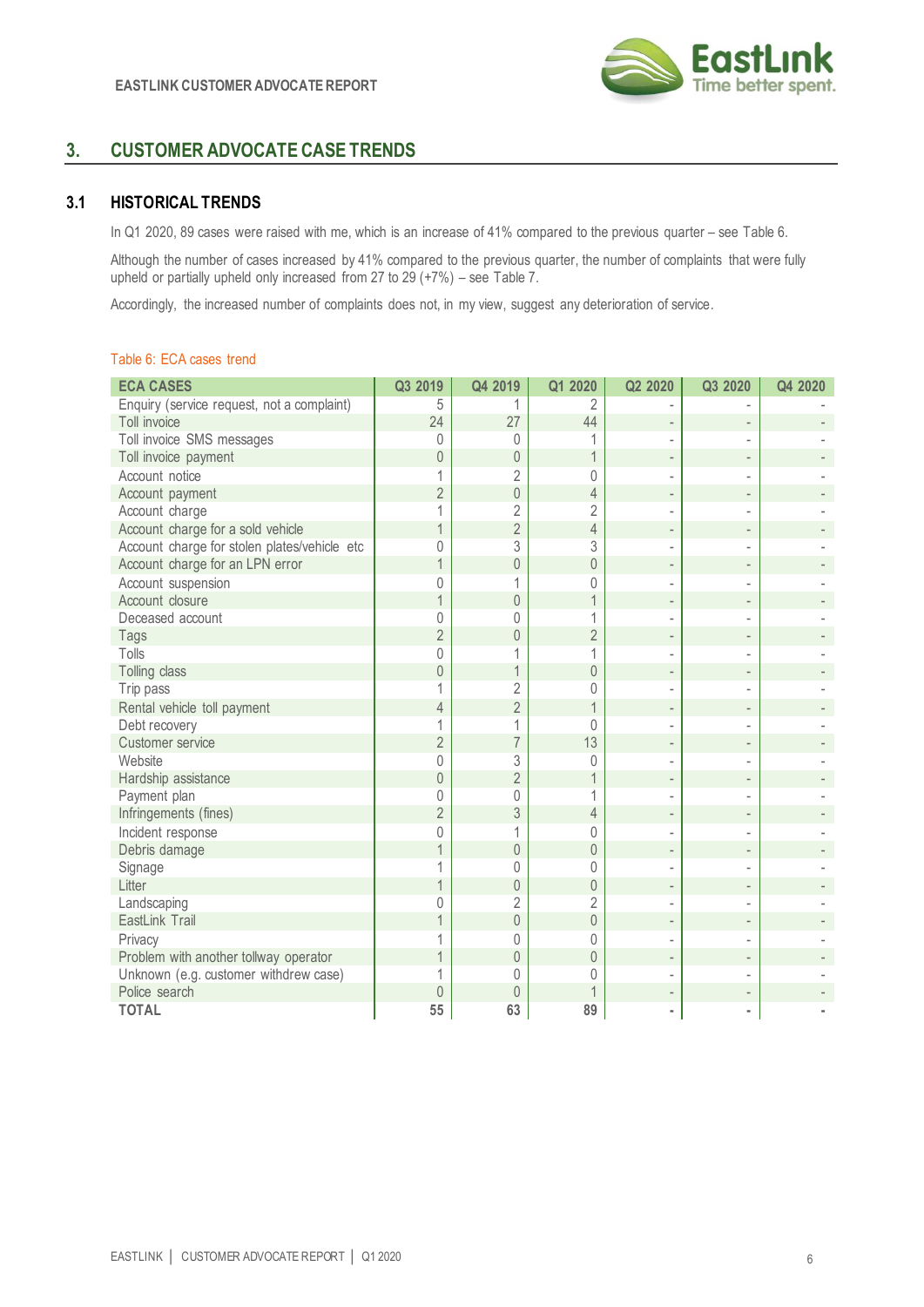

#### **EASTLINK CUSTOMER ADVOCATE REPORT**

#### Table 7: ECA case findings trend

| <b>ECA CASE FINDINGS</b>                  | Q3 2019 | Q4 2019 | Q1 2020         | Q2 2020 | Q3 2020 | Q4 2020 |
|-------------------------------------------|---------|---------|-----------------|---------|---------|---------|
| Service expedited (no valid complaint)    | 21      | 25      | 44              |         |         |         |
| Complaint upheld                          | 13      |         | 15 <sub>1</sub> |         |         |         |
| Complaint partially upheld                | 12      | 18      | 14              |         |         |         |
| Complaint rejected                        | 8       | 11      | 14              |         |         |         |
| Referred to another tollway operator etc. |         |         |                 |         | -       |         |
| <b>TOTAL</b>                              | 55      | 63      | 89              |         |         |         |

The total amount of refunds and credits during Q1 2020 was higher than previous quarters as a result of five of the more unusual, higher value cases being upheld during the quarter. Excluding those five cases, the refunds and credits would have amounted to \$416 during Q1 2020.

#### Table 8: ECA case findings – refunds & credits trend

| <b>ECA CASES – REFUNDS &amp; CREDITS</b> | Q32019 | Q42019         |         | Q1 2020   Q2 2020 | $\overline{Q}$ 3 2020 $\overline{Q}$ 4 2020 |  |
|------------------------------------------|--------|----------------|---------|-------------------|---------------------------------------------|--|
| Refunds & credits awarded                | \$738  | $$590$ $\vert$ | \$1.707 |                   |                                             |  |

The elapsed time to close ECA cases during Q1 2020 was the lowest on record. This is despite the number of ECA cases during Q1 2020 being the highest on record.

#### Table 9: Elapsed time to close ECA cases trend

| <b>ELAPSED TIME TO CLOSE ECA CASES</b> |     |  |  |  |
|----------------------------------------|-----|--|--|--|
| Average time to close cases (days)     | 4.0 |  |  |  |

# **4. CUSTOMER ADVOCATE CASE EXAMPLES**

This section only shows a very brief summary of each case example. The detailed circumstances of every case are unique, so these case examples should not be read as precedents for other cases.

## **4.1 CUSTOMER A(TOLL INVOICE)**

Customer A collected a loan vehicle from a car service location, some hours after the vehicle made a trip on EastLink.

The EastLink toll invoice was correctly sent to the car service location. However, the car service location incorrectly nominated customer A as the driver of the vehicle.

EastLink forwarded the toll invoice to customer A. No action was taken by customer A, and EastLink sent an overdue notice to customer A.

Customer A complained to the EastLink Customer Advocate. Following the complaint, EastLink waived the overdue notice in full.

## **4.2 CUSTOMER B (TOLL INVOICE)**

A technical error by another toll road operator resulted in a vehicle not being validated for EastLink travel even though customer B had linked the vehicle to the tolling account issued by that other toll road operator.

EastLink issued a large number of toll invoices as a result of this error.

Following the complaint, EastLink cancelled the toll invoices, and supported the other toll road operator's request to the re levant state authority to cancel infringement penalty notices that had been issued as a result of toll invoices not being paid by their due date prior to the complaint being made.

## **4.3 CUSTOMER C (TOLL INVOICE)**

Customer C complained about toll invoices being nominated to him.